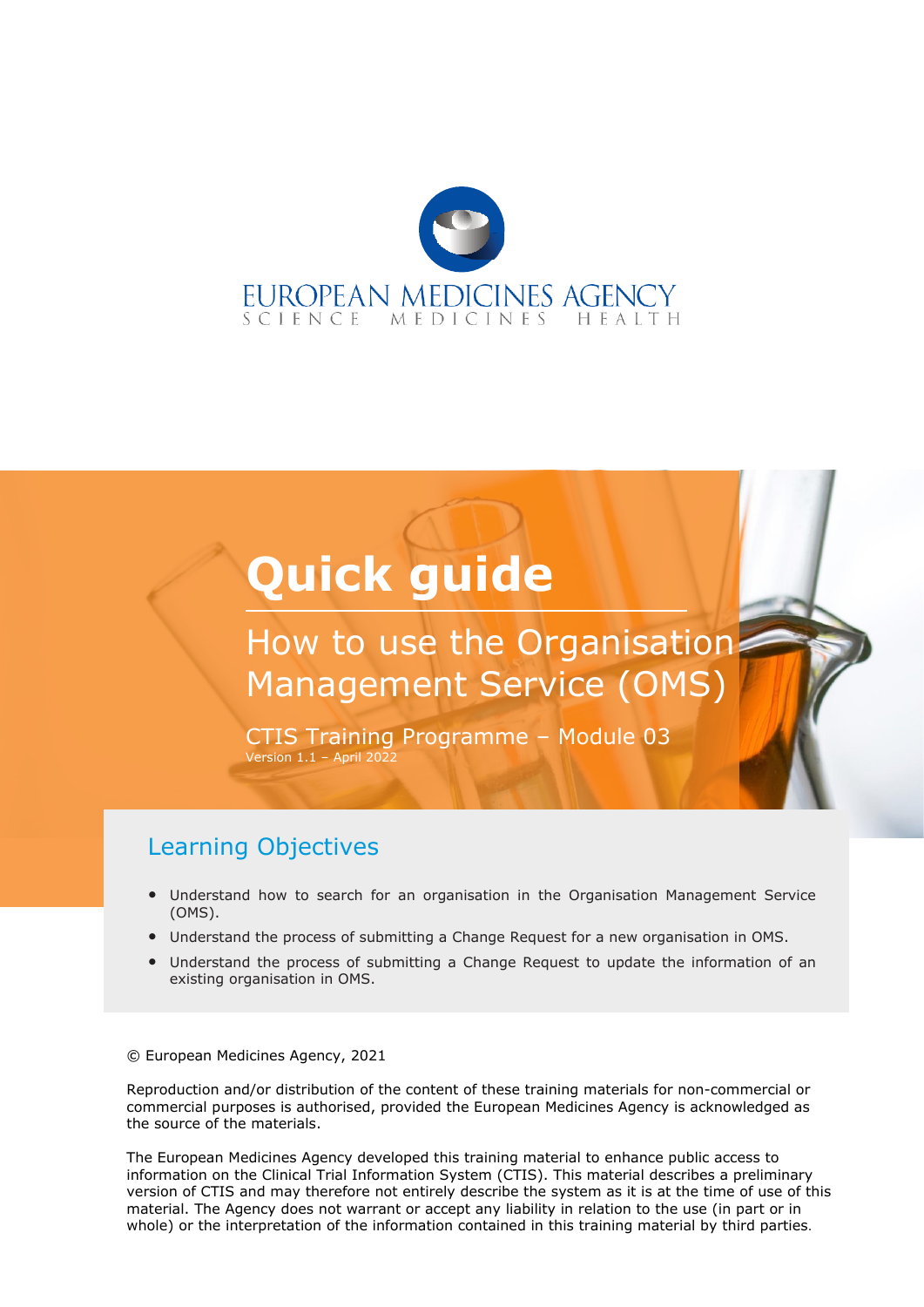## Introduction

CTIS interacts with five main databases and systems. These allow to register users, search for information on organisations and medicinal products, and store data and documents provided to CTIS. All these databases and systems are managed by EMA.

One of these databases, the Organisation Management Service (OMS) provides a single source of validated organisation data for CTIS, such as organisation names and location addresses. Additionally, the [OMS Portal](https://spor.ema.europa.eu/omswi/#/) includes several guidance documents, maintained by EMA, and accessible through Google Chrome or the Microsoft Edge browser.

In the OMS Portal, users can click on the '[Documents](https://spor.ema.europa.eu/omswi/#/viewDocuments)' sub-tab to access all the documentation on the use of OMS. To view the documents, users can select the 'View document' icon  $\blacksquare$  on the right side of each document.

| Hone / View Documents                                              |                                                                                                                                                                                              |                       |                |
|--------------------------------------------------------------------|----------------------------------------------------------------------------------------------------------------------------------------------------------------------------------------------|-----------------------|----------------|
|                                                                    |                                                                                                                                                                                              |                       |                |
| General Technical                                                  |                                                                                                                                                                                              |                       |                |
| <b>Decisional Name A</b>                                           | <b>Becomest Description</b>                                                                                                                                                                  | <b>Published Date</b> | Actions        |
| <b>A - About ONS</b>                                               | General - Legal disclaimer, copyright and other policies of using Organization and Location data.                                                                                            | 2017-06-26            | ٠              |
| A1 - ORS benduction - Webhar 21<br>October 2021                    | Webinar - ORS Key principles, services and activities - 21 October 2021.                                                                                                                     | 2621-82-04            | ٠              |
| <b>B - OHS Counting Holel</b>                                      | Policy - Range of services available for statistictibus to use and/or respont next-updated data, including statistictibur interactions and roles.                                            | 2018-09-25            |                |
| C - OHS Data Qualify standards                                     | Guidance - Data quality standards applied in CHS.                                                                                                                                            | 2017-06-16            | $\blacksquare$ |
| C1 - 0HS DQ - Walshar 25<br><b>Generier 2018</b>                   | Webliner - Key principles and rules coupond in DHS Data Quality standards - 26 September 2018                                                                                                | 2018-11-19            |                |
| C2 + OHS DO + Wellingy 24 Relevance<br>,,,,                        | Welcher : OHS Data Quality Securi : 26 Petruary 2019.                                                                                                                                        | 2019-06-16            | ٠              |
| C3 - OHS Quidence on Assessing<br>Organization Names and Location. | Guidance - Whan move differences between organization names and bustinn data are acceptable                                                                                                  | 2021-02-16            |                |
| C4 - OPS Marging Guidance                                          | Guidance - Process for mapping and when to create an DIS change request                                                                                                                      | 2621-06-02            | $\blacksquare$ |
| B - 086 Cantraliat Vocabularies                                    | Guidance - Committed uncelularies used in GMS.                                                                                                                                               | 2017-06-16            |                |
| E - OHS Change Requests                                            | Guidance - Rules and Supporting documentation required by change request type                                                                                                                | 2621-06-28            |                |
| F - DWL Wah User Harvard                                           | Nanual : How to search, view, export data and request a new/updated data in OHS was Portal.                                                                                                  | 2018-04-17            |                |
| G - Using OHS data in eAF -<br>Webmar 27 June 2018                 | Webliner - ORS benderage and its use in aAF and in CESF in the future - 27 June 2018.                                                                                                        | 2018-06-27            | ٠              |
| 61 - OM on AM Randelony use of<br>cars.                            | Process - ORS mandatory for CAPs from November 1st onwards - Coastions and Answers                                                                                                           | 3521-35-56            | ٠              |
| It i Manufacturer organisations in<br>the CHS dictionary           | Process - Manufacturer organisation data Mecycle in the context of requisitory activities and who is responsible for registration/updating organisation data about manufacturers in the OHS. | 2018-12-18            | ٠              |
| 1 - Smowrts of CAVS marge on ENA<br><b>EVIDENTS</b>                | Guidance - Validation of (IHS consuming system data after the merge takes place in (IHS)                                                                                                     | 2621-04-26            |                |
| U - About SACIL                                                    | General - Legal disclaimer, copyright and other policies of using SPOR data.                                                                                                                 | 2017-06-26            | ٠              |
| <b>STATISTICS</b>                                                  |                                                                                                                                                                                              | between seven with    |                |

On this page, important documents can be found, such as C (OMS standards used for maintaining a record); C3 and C4 (guidance on how data is standardised); E (required documentation per type of change request); F (full manual); Z (SPOR user registration manual). It is not necessary to log into the OMS portal with an EMA account to access the guidance documents.

If users need to create a new organisation or to update the details of an existing one, they need to submit a Change Request. Users will need to log in to the [OMS portal](https://spor.ema.europa.eu/omswi/#/) with their EMA account. Every user with an EMA account is assigned automatically the 'Unaffiliated user' role of the Substances, Products, Organisations, and Referentials (SPOR) and therefore, the user can request the creation of a new organisation (*see section Change Request for a new organisation*). By having that role, users are not affiliated/associated with any organisation that exists in OMS.

If users need to submit a Change Request to update the details of an existing organisation or to add a new location, users will need first to affiliate themselves with their organisation (users don't need to be affiliated with a certain organisation to update its details). Users need to obtain the role of SPOR National Competent Authority or Industry user (depending on whether they are authority users or sponsor users, including Pharmaceutical companies, CROs, Academia) for their organisation via the EMA Account Management. Only after the access is approved will users be considered affiliated with the organisation and be able to request changes to any of the records published.

For more information on the various SPOR roles, users may refer to document 'Z - SPOR User Registration Manual', stored in the '[Documents](https://spor.ema.europa.eu/omswi/#/viewDocuments)' section of the OMS portal.

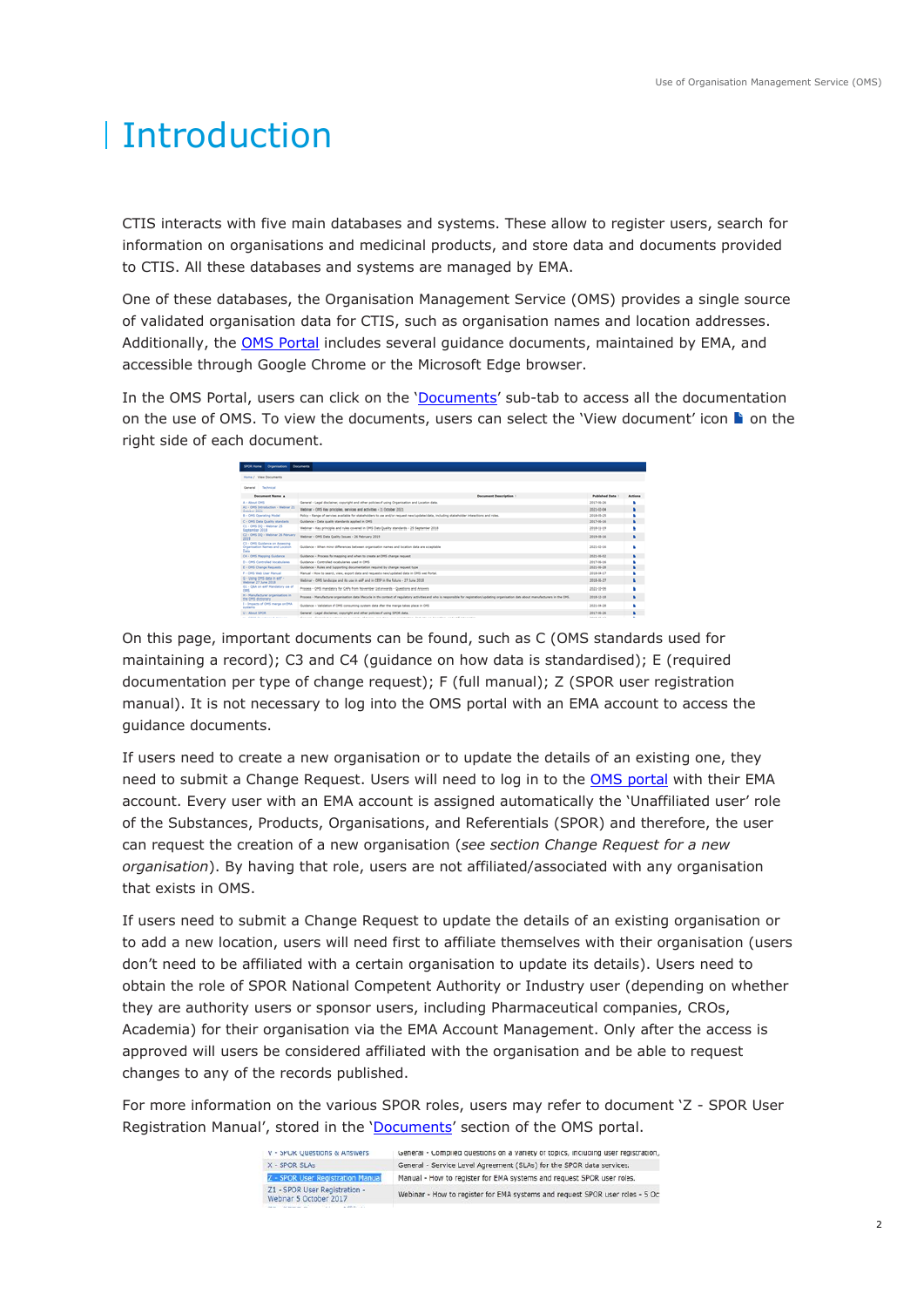#### Sections of this quick guide

This quick guide is structured in three sections:





**Update an existing organisation**

This section outlines the steps that users can follow to submit a Change Request to update information of an existing organisation.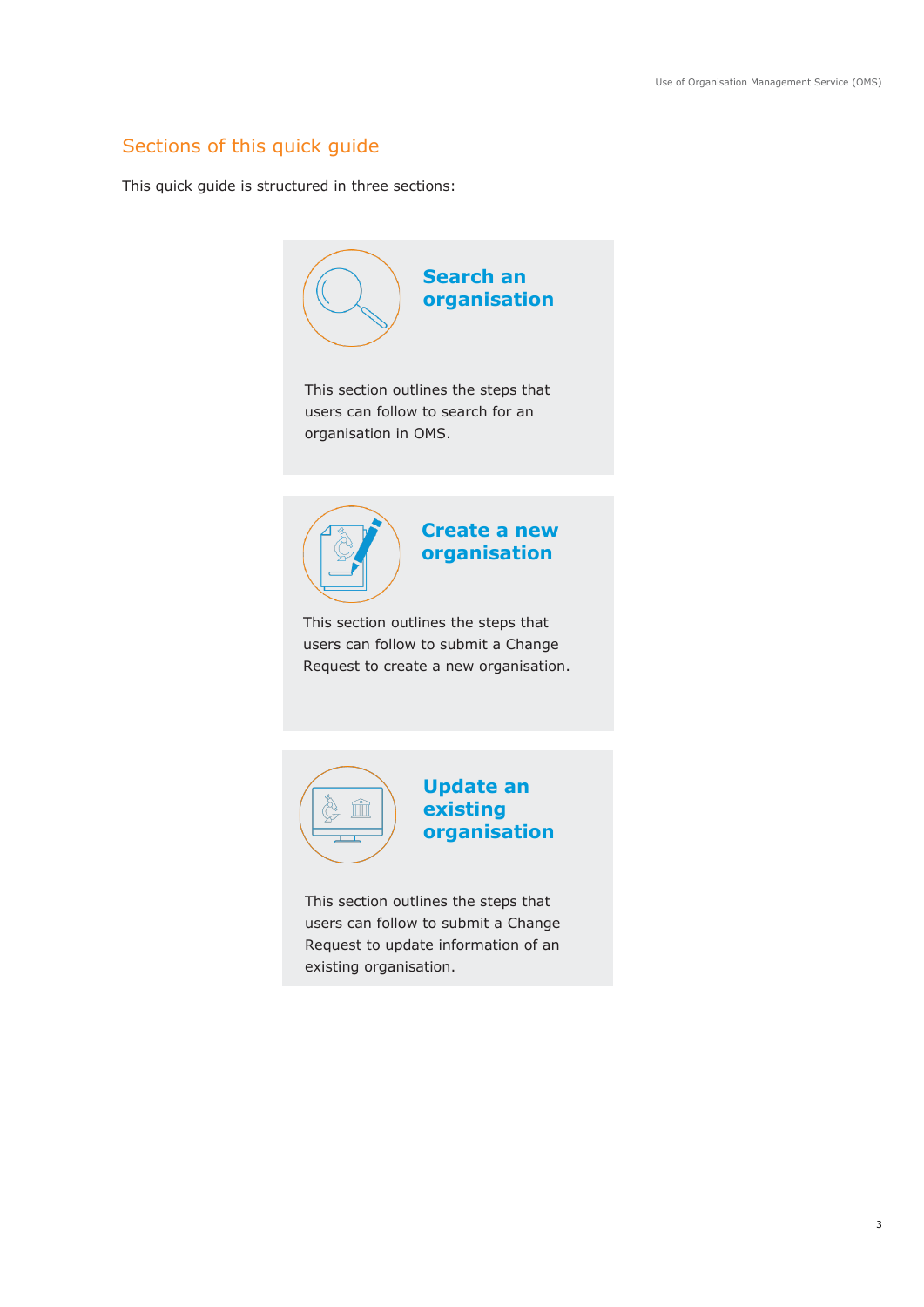### **Search an organisation**



Users can submit Change Requests to request the creation of a new organisation in OMS, or to update the data of an existing organisation. Before submitting any request to the OMS, the user must search the organisation in the available records.



If users face any issues with accessing the OMS portal, it is suggested to **clean the cache memory or history**. If the issue persists, it is suggested to use the browser in **Incognito/Private mode**.

If users need to create a new organisation or to update the details of an existing one, users must submit a **Change Request**. First, users must **search if their organisation** exists in the [OMS Portal.](https://spor.ema.europa.eu/omswi/#/) These steps are applicable for all types of organisations (sponsor, CRO, investigational site, authorities' organisation, etc.).

To do that, **users must log in to the OMS portal** with the user's EMA account credentials. Once in the OMS Portal, the user can click on the '**Organisations**' sub-tab, found on the 'Organisations' tab of the OMS home interface.



e communication details such as email address and telephone number per location.<br>OMS supports the continuous exchange of data between information systems across the European medicines regulatory network and across the<br>phar

- OMS provides users with the following organisation data management services:
	- view, search, export organisation data and change request data;<br>request registration of a new organisation or update existing organisation data;<br>access to multi-lingual organisation data.
- 

Data management and data quality processes drive the SPOR data management services to ensure that the highest quality of data is available to support EU regulatory processes.

Users can then use the search fields to **retrieve their organisation**. Only the 'location status' field is mandatory, which by default is set in 'ACTIVE, INACTIVE'. If multiple search fields are used, the system will narrow down the search. Users can use the drop-down list on the right side of each field to indicate whether the details of the results begin with, or contain the keyword(s), used in the search fields.

| <b>Organisations</b><br><b>SPOR Home</b><br><b>View Requests</b><br><b>Documents</b> |                        |                                     |
|--------------------------------------------------------------------------------------|------------------------|-------------------------------------|
| Home / Search Organisations                                                          |                        |                                     |
| Export All Organisations Export All Organisations With History                       |                        |                                     |
| ▼ Hide search<br><b>Organisation ID</b><br><b>Organisation name</b>                  |                        | Contains<br>Contains<br>Begins with |
| <b>Location ID</b>                                                                   |                        | Contains<br>$\checkmark$            |
| <b>Address</b>                                                                       |                        | Contains<br>$\checkmark$            |
| City<br>'Location                                                                    |                        | Contains<br>$\checkmark$            |
| status'<br>Postcode                                                                  |                        | Contains<br>$\checkmark$            |
| field<br>Country                                                                     | 0 Selected -           |                                     |
| <b>Modified Since</b>                                                                | $\equiv$<br>yyyy-MM-dd |                                     |
| <b>Location status *</b>                                                             | ACTIVE, INACTIVE -     |                                     |
|                                                                                      |                        |                                     |

Once the user has populated the search fields, the user can click on the '**Search**' button.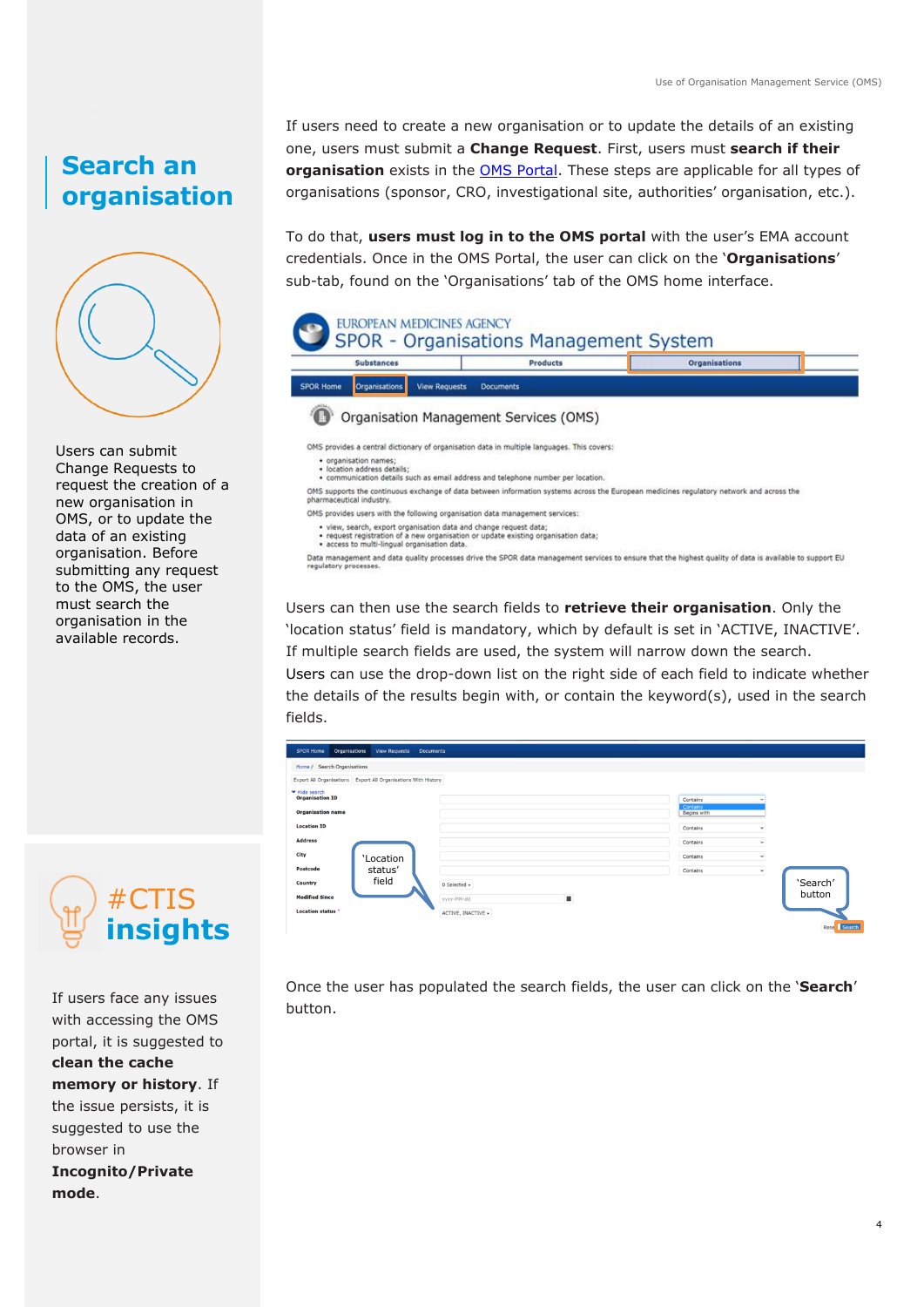#### **Create a new organisation**



If the user is not able to find the requested organisation, they can request creation of a new organisation.



Please consult the document '**E - OMS Change Requests**', stored in the '**Documents**' section of OMS portal to be make sure the appropriate documentation is attached to the request. If **no results are retrieved from the search**, a relevant message appears on the top part of the search fields, indicating that no results matching the search criteria have been found.

No results found matching the search criteria

At the same time, a **new button** appears at the **bottom-right corner** of the search fields. Users can click on the '**Request new organisation**' button, which will redirect them to the **registration form**.

| ▼ Hide search<br><b>Organisation ID</b> |                                          |   | Contains |                                         |
|-----------------------------------------|------------------------------------------|---|----------|-----------------------------------------|
| Organisation name                       | test organisation                        |   | Contains |                                         |
| <b>Location ID</b>                      |                                          |   | Contains |                                         |
| <b>Address</b>                          |                                          |   | Contains |                                         |
| City                                    |                                          |   | Contains |                                         |
| Postcode                                |                                          |   | Contains |                                         |
| Country                                 | __________<br>0 Selected v<br>__________ |   |          | 'Request New<br>Organisation'<br>button |
| <b>Modified Since</b>                   | yyyy-MM-dd                               | × |          |                                         |
| Location status                         | ACTIVE, INACTIVE -                       |   |          |                                         |
|                                         |                                          |   |          | Reset Search                            |

Users can then fill in the fields of the registration form accordingly. By default, the email is automatically populated coinciding with the email of the EMA user account of the creator of the organisation. The field can be edited, and the user may populate a different email for further communication during validation.

| CR Information                 |                            |                                                 |      |
|--------------------------------|----------------------------|-------------------------------------------------|------|
| <b>CR Type</b>                 | New Organisation           |                                                 |      |
| <b>Request Reason*</b>         |                            | Create a new organisation - as new legal entity |      |
| Justification                  |                            | for test reasons, please ignore request         |      |
| Requestor                      | First Last                 |                                                 |      |
| Contact email*                 | flast@email.com            |                                                 |      |
| <b>Contact Phone</b>           | 1111111111                 |                                                 |      |
| Organisation Details           |                            |                                                 |      |
| Organisation Name"             | <b>Test Organisation</b>   |                                                 |      |
| Acronym                        |                            |                                                 |      |
| Organisation Type <sup>+</sup> | Industry                   |                                                 |      |
| <b>Location Details</b>        |                            |                                                 |      |
| Address*                       | Promitheos Street 16       |                                                 |      |
|                                | e.g. Canary Wharf          |                                                 |      |
|                                |                            |                                                 |      |
| City                           | <b>Athens</b>              |                                                 |      |
| Postcode                       | 11146                      |                                                 |      |
| County                         | Attiki                     |                                                 |      |
| Country*                       | Greece                     | $\overline{\phantom{a}}$                        |      |
| <b>Location Email (1)</b>      | info@test-organisation.com |                                                 |      |
| Location Phone (1)             | Intl Code: +30             | 1111111111                                      | Ext: |
| <b>DUNS ID</b>                 | e.g. 01-234-5678           |                                                 |      |
| <b>GS1 ID</b>                  | e.g. 0-00-12345-67890-5    |                                                 |      |

After populating all the information, users are expected to **upload the appropriate documentation in the 'Attachments' placeholders**, next to the populated information, by selecting the **'+'** button. If the documentation attached to the request is not compliant with OMS's requirements, it may lead to the rejection of the request.

| <b>Attachments</b> |                                                                     |          |
|--------------------|---------------------------------------------------------------------|----------|
|                    | .) Organisation Registration Letter.pdf $\mathfrak{A} \mathbf{m} +$ |          |
|                    |                                                                     |          |
|                    | <b>Audit trail</b>                                                  |          |
| Date A             | Status to:                                                          | Comment: |
|                    | No data available in table                                          |          |
|                    |                                                                     |          |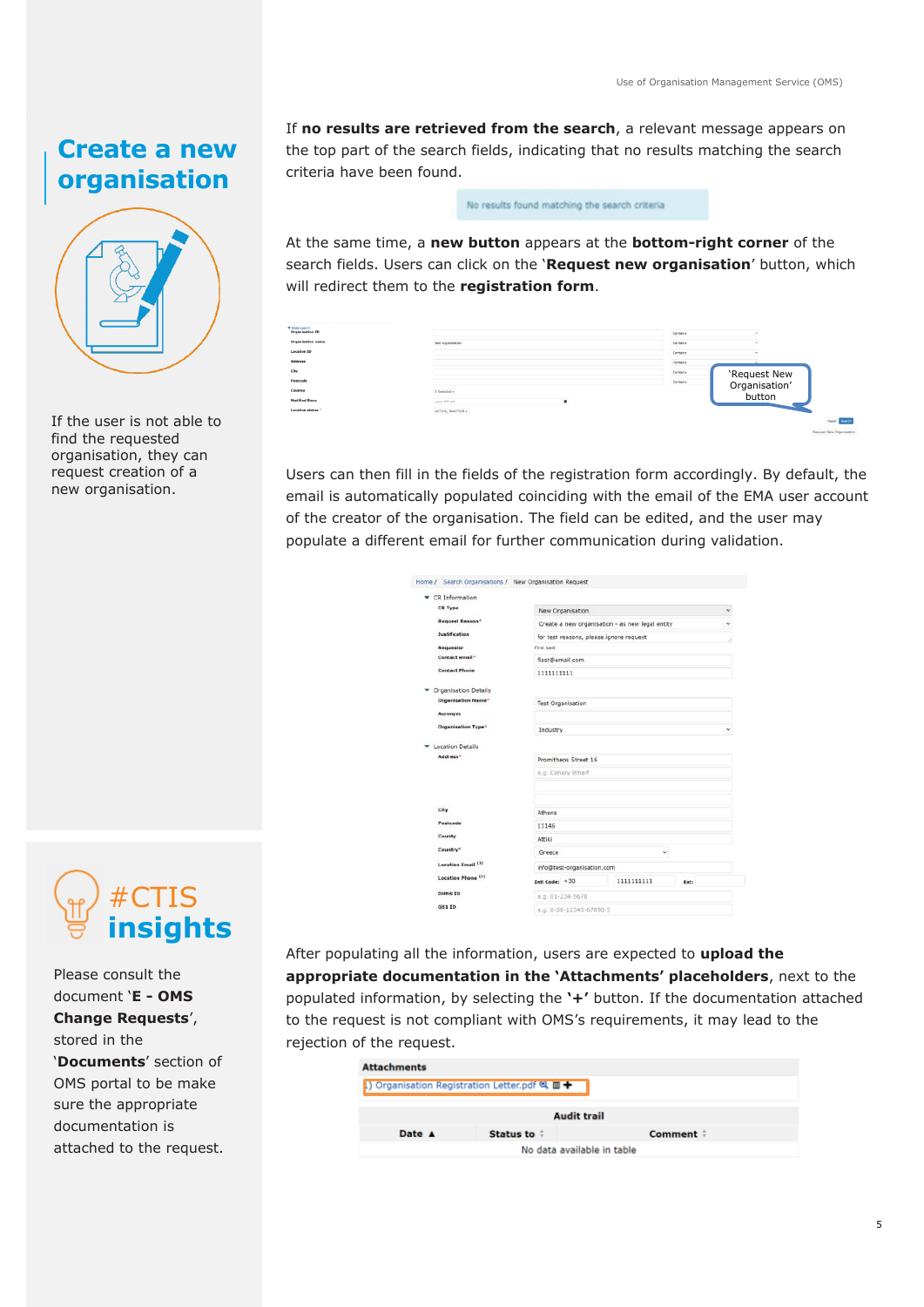### **Create a new organisation**



Once submitted, the requests cannot be edited, only viewed.

Through the 'View Requests' sub-tab. Only the user who sends the request is able to view it.

Once users have populated all the information about the new organisation and attached the appropriate documentation, users select the **checkbox** under the information fields, acknowledging that they are aware that the information included in the request **will be published** by EMA on the OMS public website.

<sup>[2]</sup> (1) Tick this box to submit the change request. Please be aware that the information included In this request will be published by EMA in the OMS public website. This form, in the organisation and location details sections, contains some mandatory (i.e. address line 1, country) and optional fields. The Location Email and Location Telephone number are optional fields. If you have any questions about the way your personal data are being processed please contact EMA Service Desk at https://servicedesk.ema.europa.eu

After clicking the checkbox, users can select the '**Submit'** button in the **bottom right corner**. This will redirect the users back to the 'Search Organisations' page, in which a **message** above the search fields will appear, informing the user that the request has been submitted successfully and displaying a **Change Request ID**.

| <b>SPOR Home</b> | <b>Organisations</b> | <b>View Requests</b> | <b>Documents</b>                                                                               |
|------------------|----------------------|----------------------|------------------------------------------------------------------------------------------------|
| Home /           | Search Organisations |                      |                                                                                                |
|                  |                      |                      | New Organisation The Add Organisation request (ORQ-110003329) has been submitted successfully. |

Users can **track** the **status** of their requests by accessing the '**View Request**' sub-tab which will be active once a request has been submitted. Users cannot retrieve a Change Request ID in the search functionality. Therefore, these can only be tracked through the 'View Request' sub-tab.

|  | <b>SPOR Home</b> | Organisations View Requests Documents |  |  |
|--|------------------|---------------------------------------|--|--|
|--|------------------|---------------------------------------|--|--|

In the 'View Requests' sub-tab, users can **view the information of their submitted requests** including: the Change Request ID, the Change Request type, the name of the requestor, the Change Request date, the organisation name, the address, the status, and the status date.

|                  | Home / View Requests |                  |                   |                     |                                                     |                              | Status date |                     |                                                  |  |
|------------------|----------------------|------------------|-------------------|---------------------|-----------------------------------------------------|------------------------------|-------------|---------------------|--------------------------------------------------|--|
|                  | CR ID:               | CR Type #        | Requestor:        | CR Date v           | H4 44 Page 1 of 1 H HH<br><b>Organisation Name:</b> | Address                      | Status      | <b>Status Date:</b> | Showing 20 $\vee$ of 1 results<br><b>Actions</b> |  |
| <b>insights</b>  | ORO-110003329        | ADD-ORGANISATION | <b>First Last</b> | 2021-11-23T13:51:21 | <b>Test Organisation</b><br>H4 44 Page 1 of 1 M M   | Promitheos Street 16, Athens | SUBMITTED   | 2021-11-23T13:51:21 | $\Omega$<br>Showing 20 $\vee$ of 1 results       |  |
|                  |                      |                  |                   |                     |                                                     |                              |             |                     | <b>Export List</b>                               |  |
| provided after a |                      |                  |                   |                     |                                                     | <b>Status</b>                |             |                     |                                                  |  |



The ID provided after a request is submitted is not the final Organisation ID. Any ID starting with ORQ refers to the Change Request ID.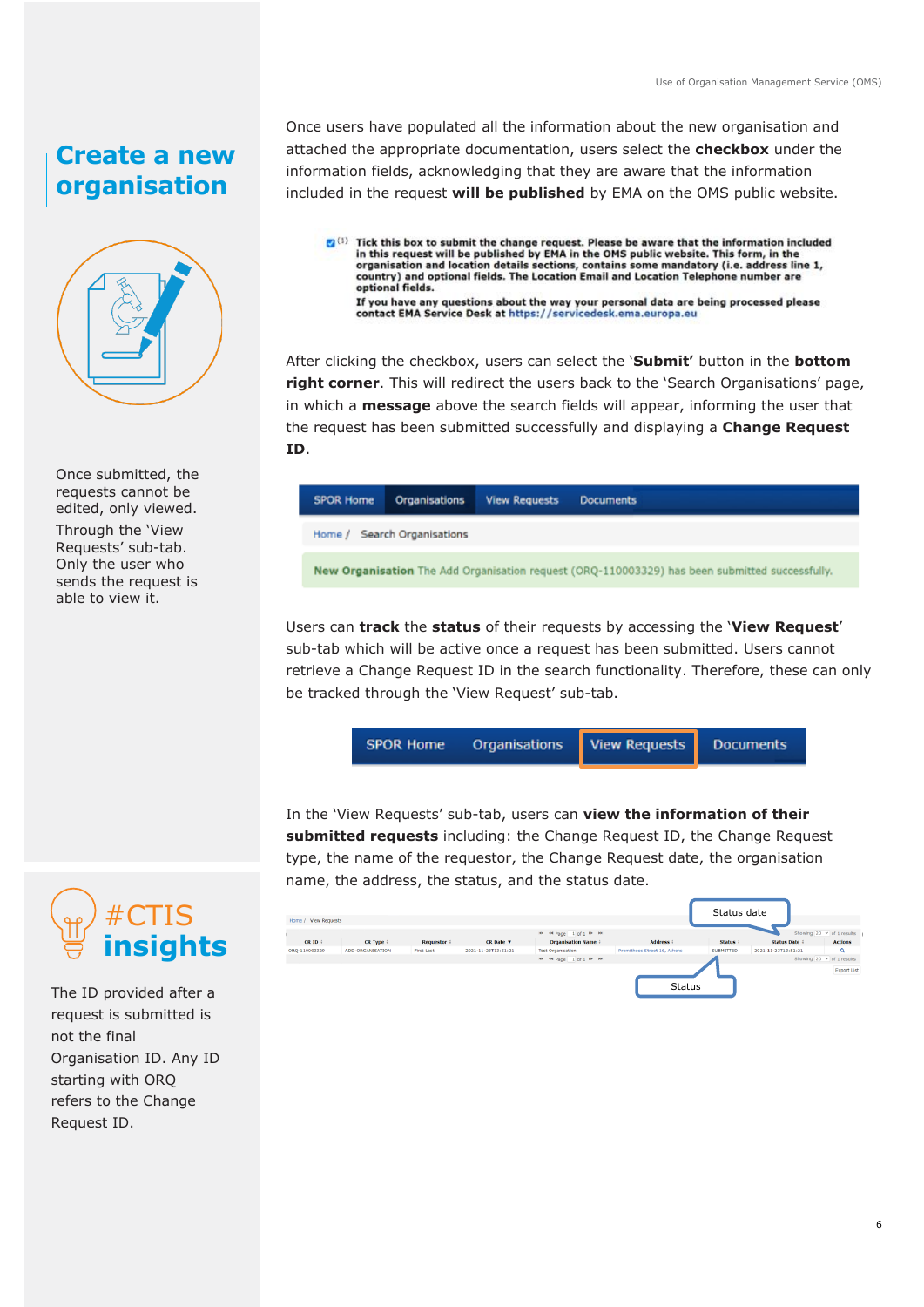#### **Update an existing organisation**



The user can request an update to an organisation or location details, after searching the organisation and only if the user has a SPOR (Super) user role.



For more information on how SPOR roles are requested and managed in the EMA Account Management portal, users may refer to the '[Request user](https://register.ema.europa.eu/identityiq/help/requestaccess.html.)  [access](https://register.ema.europa.eu/identityiq/help/requestaccess.html.)' quide.

In case users need to update the details of an existing organisation, users will need to submit a Change Request. To do that, users can **search** their organisation, and **click on the spyglass icon** next to the organisation on the results page.



This will redirect users to the organisations' page in which the information is displayed. Once on the organisation's page, users can select the button '**Request change**'. For users to be able to request a change to an existing organisation or to add a new location, users need to be affiliated to an organisation available in OMS (not necessarily to this particular organisation for which they are updating the details). Anyone can submit a change regardless of the organisation they are affiliated with; they need at least one affiliation to be able to submit modification requests of existing organisation details. Nonetheless, the requirement remains that valid supporting documentation should be provided to support the change request in OMS.

Users can obtain the role of SPOR NCA or Industry (Super) user for their organisation (depending on whether the user corresponds to an authority or a sponsor organisation, including Pharmaceutical companies, CROs, Academia), via the **EMA Account Management portal**.

| Substances                                               |                                                     | Products | Organisations | Referentials                         | Hele                                         |
|----------------------------------------------------------|-----------------------------------------------------|----------|---------------|--------------------------------------|----------------------------------------------|
| SPOR Home Organisations View Requests Documents          |                                                     |          |               |                                      |                                              |
| Home / Search Organisations / View Organisation Location |                                                     |          |               |                                      |                                              |
| Irganisation Details                                     |                                                     |          |               |                                      |                                              |
| Organisation ID:                                         | 080-100001482                                       |          |               |                                      |                                              |
| <b>Organisation Name:</b>                                | THE Organization                                    |          |               |                                      |                                              |
| Status:                                                  | <b>ACTIVE</b>                                       |          |               |                                      |                                              |
| Organisation Type:                                       | Industry                                            |          |               |                                      |                                              |
| ocation Details                                          |                                                     |          |               |                                      |                                              |
| Lecation ID:                                             | LOC-10000034                                        |          |               |                                      |                                              |
| Address                                                  | Tell A&S'ell, 17<br>Landon<br><b>United Kingdom</b> |          |               |                                      | 'Request change'<br>button                   |
| Last Modified Date:                                      | 2017-03-12715:16:57                                 |          |               |                                      |                                              |
| Last Hodified Buy                                        | admin                                               |          |               |                                      |                                              |
| Status:                                                  | ACTIVE                                              |          |               |                                      |                                              |
|                                                          |                                                     |          |               | Request New Organisation Add Locatic | Export Export With History<br>Request change |

Only after the access is approved, the user will be considered affiliated with their organisation and will be able to request changes. Change requests for updating an organisation can entail: updating the organisation's name, adding a new location, updating a location, deactivating an organisation, or deactivating a location. Users can select the **scope** of their update in the '**Request reason**' field.

|                                          | <b>EUROPEAN MEDICINES AGENCY</b><br>SPOR - Organisations Management System                                   |                      |                                    |                            | Logout   |
|------------------------------------------|--------------------------------------------------------------------------------------------------------------|----------------------|------------------------------------|----------------------------|----------|
| <b>Substances</b>                        | <b>Products</b>                                                                                              | <b>Organisations</b> | <b>Referentials</b>                |                            | Help     |
| <b>Organisations</b><br><b>SPOR Home</b> | <b>View Requests</b><br><b>Documents</b>                                                                     |                      |                                    |                            |          |
|                                          | Home / Search Organisations / View Organisation Location / Update Organisation/Location Request              |                      |                                    |                            |          |
| $\blacktriangleright$ CR Information     |                                                                                                              |                      | <b>Attachments</b>                 |                            |          |
| <b>CR Type</b>                           | <b>Update Organisation</b>                                                                                   | $\checkmark$         | No documents found, click to add + |                            |          |
| <b>Request Reason*</b>                   |                                                                                                              |                      |                                    | <b>Audit trail</b>         |          |
| <b>Justification</b>                     |                                                                                                              |                      | Date A                             | Status to:                 | Comment: |
| <b>Demastre</b>                          | Update of organisation name - only name change<br>Update of organisation name - following a merger/take over |                      |                                    | No data available in table |          |
| 'Request reason' field                   | Deactivate organisation<br><b>EXX</b>                                                                        |                      |                                    |                            |          |

*For more information on how affiliated users can submit a Change Request to update details of an existing organisation, users may refer to the document 'E - OMS Change Request' and 'F - OMS Web User Manual', stored in the '[Documents](https://spor.ema.europa.eu/omswi/#/viewDocuments)' section of [OMS portal.](https://spor.ema.europa.eu/omswi/#/)*

| -----                           |                                                                                 |
|---------------------------------|---------------------------------------------------------------------------------|
| C4 - OMS Mapping Guidance       | Guidance - Process for mapping and when to create an OMS change request         |
| D - OMS Controlled Vocabularies | Guidance - Controlled vocabularies used in OMS                                  |
| <b>E - OMS Change Requests</b>  | Guidance - Rules and Supporting documentation required by change request type   |
| F - OMS Web User Manual         | Manual - How to search, view, export data and request a new/updated data in OMS |
| G - Using OMS data in eAF -     |                                                                                 |